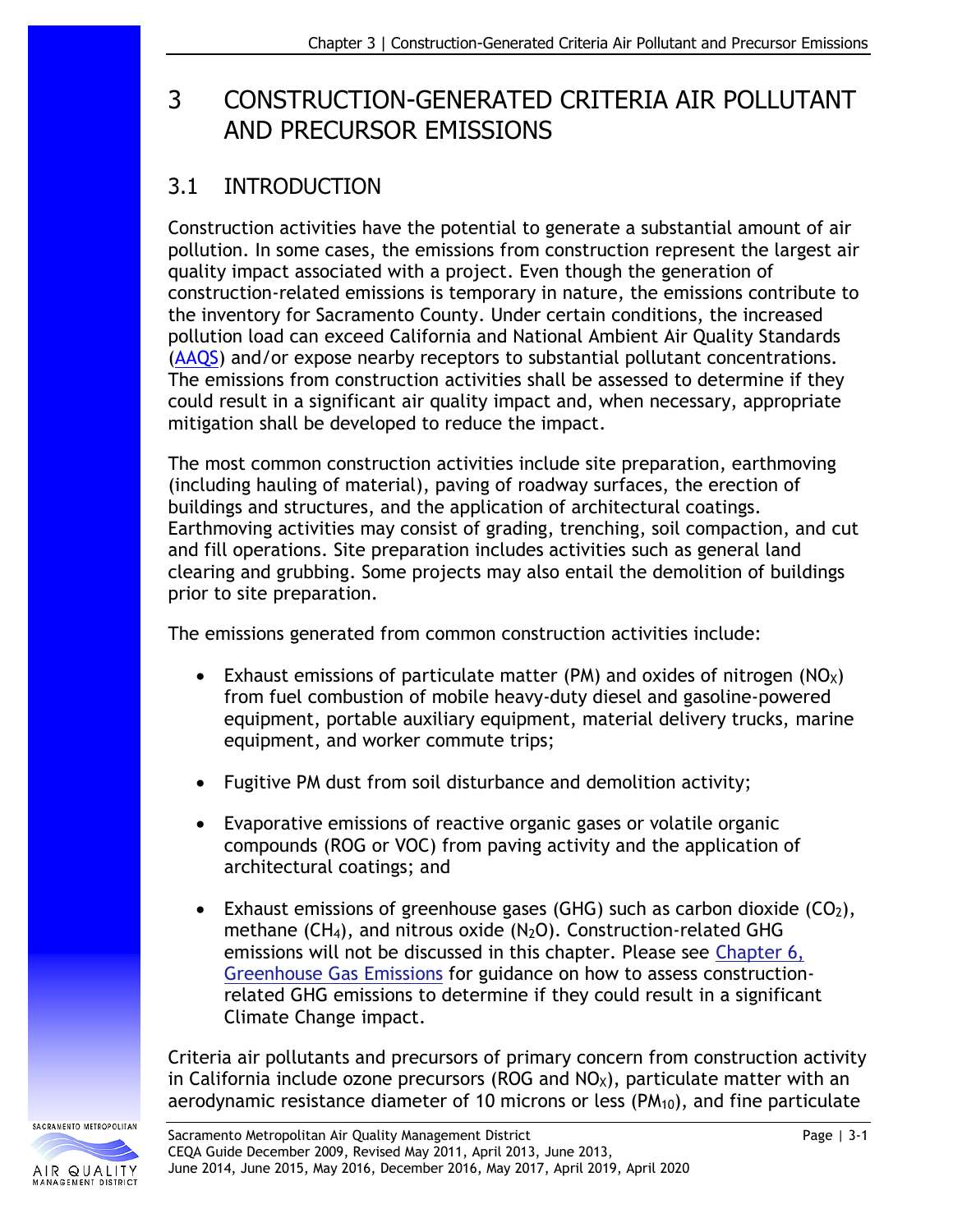matter with an aerodynamic resistance diameter of 2.5 microns or less ( $PM_{2.5}$ ). The application of architectural coatings is typically the largest source of ROG emissions during construction activity. The Sac Metro Air District addresses construction-related emissions of ROG through the implementation of Sac Metro Air District Rule 442, which regulates ROG emissions from architectural coatings.

 $NO<sub>x</sub>$  contributions to the formation of PM in the atmosphere must also be acknowledged. Carbon monoxide, sulfur dioxide, and lead are of less concern because construction activities are not likely to generate substantial quantities of these criteria air pollutants.

Demolition of structures and earth disturbances may also result in asbestos material becoming airborne. Construction-generated emissions of asbestos are discussed in [Chapter 5, Toxic Air Contaminants.](http://www.airquality.org/Businesses/CEQA-Land-Use-Planning/CEQA-Guidance-Tools) Chapter 5 also outlines the Sac Metro Air District's guidance for addressing construction-generated emissions of diesel particulate matter, which is a designated California toxic air contaminant with potentially significant carcinogenic impacts.

# 3.2 ANALYSIS EXPECTATIONS

The Sac Metro Air District recommends that CEQA analyses addressing the potential impacts of construction-related emissions of criteria air pollutants and precursors include the following:

- A discussion of type of construction activities that will occur and the emissions sources associated with those activities. This may include the number and types of equipment anticipated to be used during construction;
- The timing, phasing, and duration of construction;
- A discussion about whether the project scope and size will qualify it to be analyzed using the  $NO<sub>X</sub>$  and PM Construction Screening Level to address construction-related emissions;
- A quantification of the maximum daily mass emissions of ROG,  $NO<sub>X</sub>$ ,  $PM<sub>10</sub>$ , and PM2.5 that will be emitted by project construction (expressed in pounds per day [lbs./day]) and the input parameters and assumptions used to estimate these values. (Quantification of mass emission levels of these pollutants is not necessary for projects that can be analyzed using the Sac Metro Air District's  $NO<sub>X</sub>$  and PM Construction Screening Level);
- The total emissions of ROG,  $NO_{X}$ ,  $PM_{10}$ , and  $PM_{2.5}$  that will be generated by project construction, expressed in tons per year, if full quantification of construction emissions is required;
- A discussion of whether the maximum daily construction-generated emissions will exceed the Sac Metro Air District's mass emission threshold for NO<sub>x</sub>:

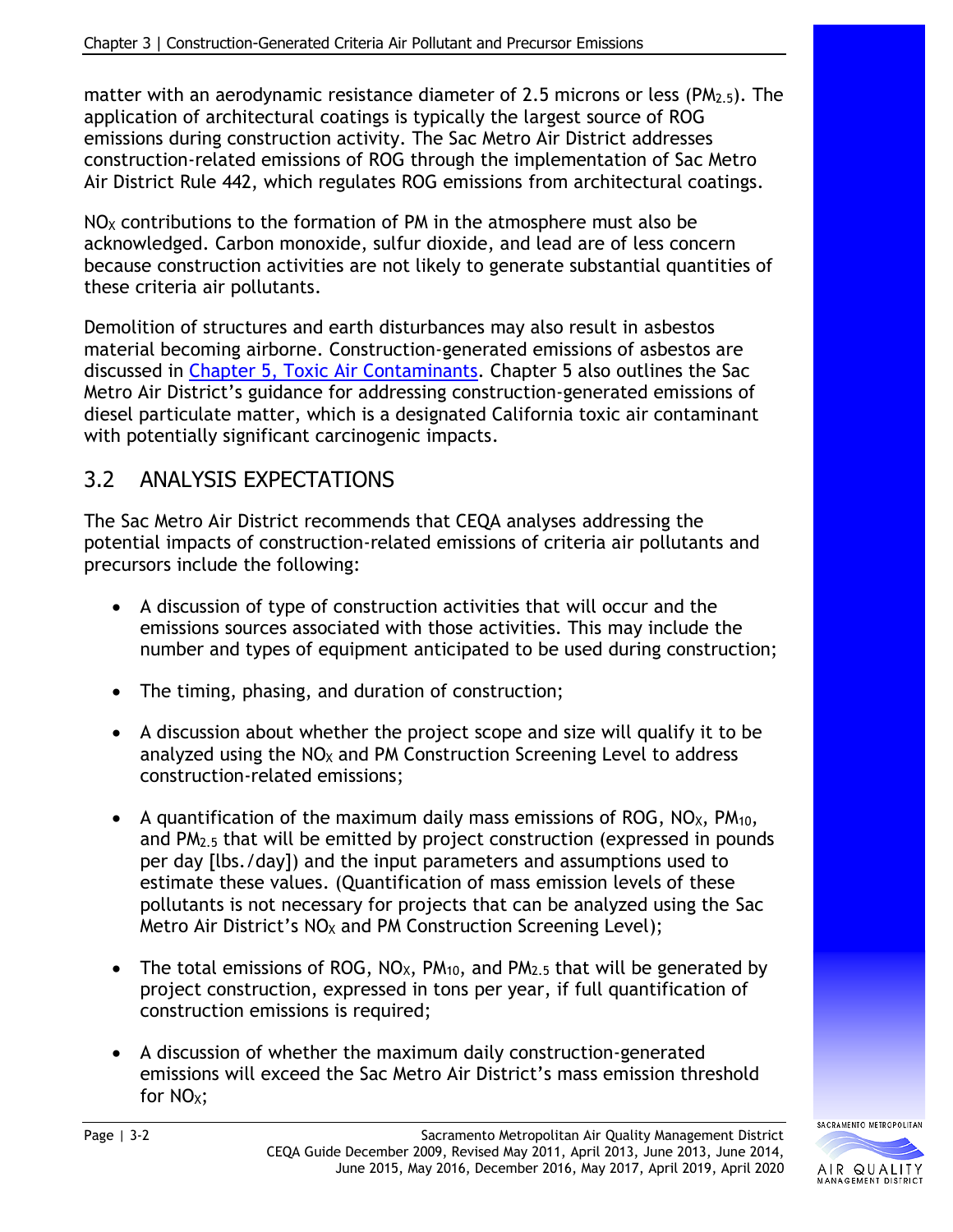- A discussion of whether the maximum daily and annual constructiongenerated PM<sub>10</sub> and PM<sub>2.5</sub> emissions will exceed the Sac Metro Air District's mass emission thresholds for PM;
- The Sac Metro Air District does not have an emission threshold for construction-generated ROG emissions, but ROG emissions should be quantified and disclosed;
- A significance determination about construction-generated emissions, without mitigation; and
- A discussion of feasible mitigation necessary to reduce impacts and whether the reduction is sufficient to reduce impacts to a less-than-significant level.

Lead Agencies shall make a concerted effort to obtain detailed project-specific construction information in order to accurately disclose all potential constructionrelated impacts. However, the Sac Metro Air District recognizes that the level of detail in which this information is available may vary at the time the impact analysis is performed. More detailed guidance for analyzing construction emissions is provided herein.

## 3.3 METHODOLOGIES

Construction-generated  $NO<sub>X</sub>$  and PM emissions shall be evaluated for CEQA significance on a daily mass emission basis because they are pollutants of regional concern. PM shall also be evaluated on an annual basis. The evaluation of mass emissions of  $NO<sub>x</sub>$  and PM pertains, in part, to the following questions regarding air quality from the Environmental Checklist Form [\(Appendix G\)](https://califaep.org/images/ceqa/statute-guidelines/2019/2019-Appendix-G-Checklist-Final.pdf) of the State CEQA Guidelines:

- III.a. Will the project conflict with or obstruct implementation of the applicable air quality plan?
- III.b. Will the project result in a cumulatively considerable net increase of any criteria pollutant for which the project region is non-attainment under an applicable federal or state ambient air quality standard?

 $PM_{10}$  and  $PM_{2.5}$  shall also be evaluated based on emissions occurring near sensitive receptors. Since  $PM_{10}$  and  $PM_{2.5}$  are pollutants of localized concern (as well as regional), their evaluation pertains, in part, to the following question from the Environmental Checklist Form [\(Appendix G\)](https://califaep.org/images/ceqa/statute-guidelines/2019/2019-Appendix-G-Checklist-Final.pdf) of the State CEQA Guidelines:

III.c. Will the project expose sensitive receptors to substantial pollutant concentrations?

Methodologies for addressing  $NO<sub>X</sub>$  emissions and PM emissions are discussed in detail in Sections 3.3.1 and 3.3.2, respectively.

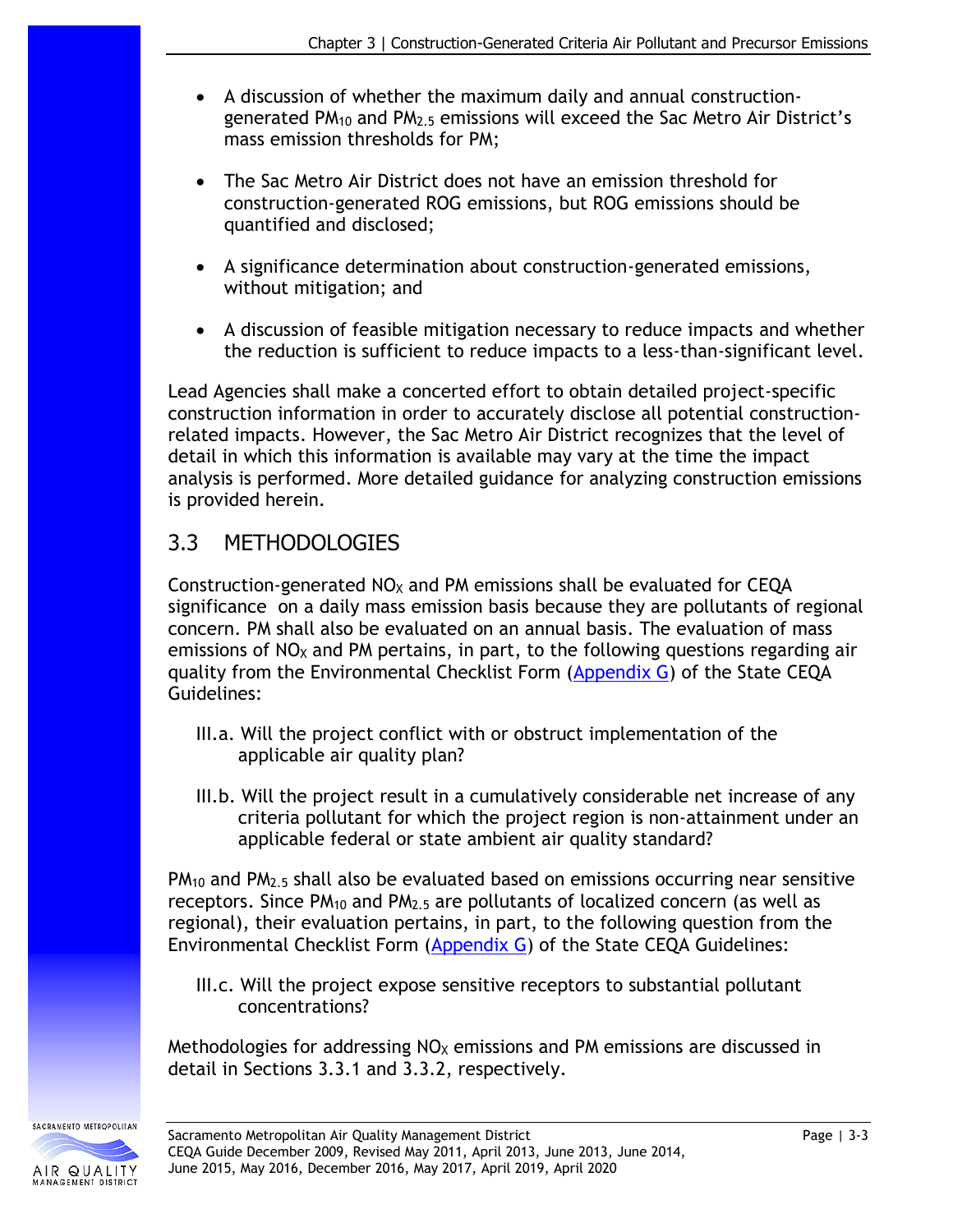## 3.3.1 ASSESSING MASS EMISSION LEVELS OF NO<sub>x</sub>

Ozone is a pollutant of regional concern. It is formed in the atmosphere as a secondary pollutant. Because  $NO<sub>X</sub>$  is a contributor to ozone and PM formation, the Sac Metro Air District assesses  $NO<sub>x</sub>$  emissions from construction activities based on mass emission levels (lbs./day).

Various methodologies for determining whether a project's construction-related emissions of NO<sub>x</sub> will exceed the Sac Metro Air District's [significance threshold](http://www.airquality.org/Residents/CEQA-Land-Use-Planning/CEQA-Guidance-Tools) are described below.

#### **SCREENING**

The Sac Metro Air District has developed a screening level to assist a project proponent or lead agency in determining if  $NO<sub>X</sub>$  emissions from constructing a project in Sacramento County will exceed the Sac Metro Air District's construction significance threshold for  $NO<sub>X</sub>$ . Construction of a project that does not exceed the screening level and meets all the screening parameters will be considered to have a less-than-significant impact on air quality. However, all construction projects regardless of the screening level are required to implement the Sac Metro Air District's [Basic Construction Emission Control Practices](http://www.airquality.org/Residents/CEQA-Land-Use-Planning/CEQA-Guidance-Tools) (also known as Best Management Practices [BMPs]). The Basic Construction Emission Control Practices are discussed in Section 3.4.1, Mitigation Measures.

Projects that are 35 acres or less in size generally will not exceed the District's construction  $NO<sub>x</sub>$  threshold of significance. This screening level was developed using default construction inputs in the [California Emissions Estimator Model](http://www.caleemod.com/)  (CalEEMod). Lead agencies cannot use the screening level to determine if a project's construction  $NO<sub>X</sub>$  emissions will have a less-than significant impact on air quality if any of the following parameters are included in the project.

In order to use the screening level, the project cannot include any of these parameters:

- Include buildings more than 4 stories tall;
- Include demolition activities;
- Include major trenching activities;
- Have a construction schedule that is unusually compact, fast-paced, or involves more than 2 phases (i.e., grading, paving, building construction, and architectural coatings) occurring simultaneously;
- Involve cut-and-fill operations (moving earth with haul trucks and/or flattening or terracing hills); and

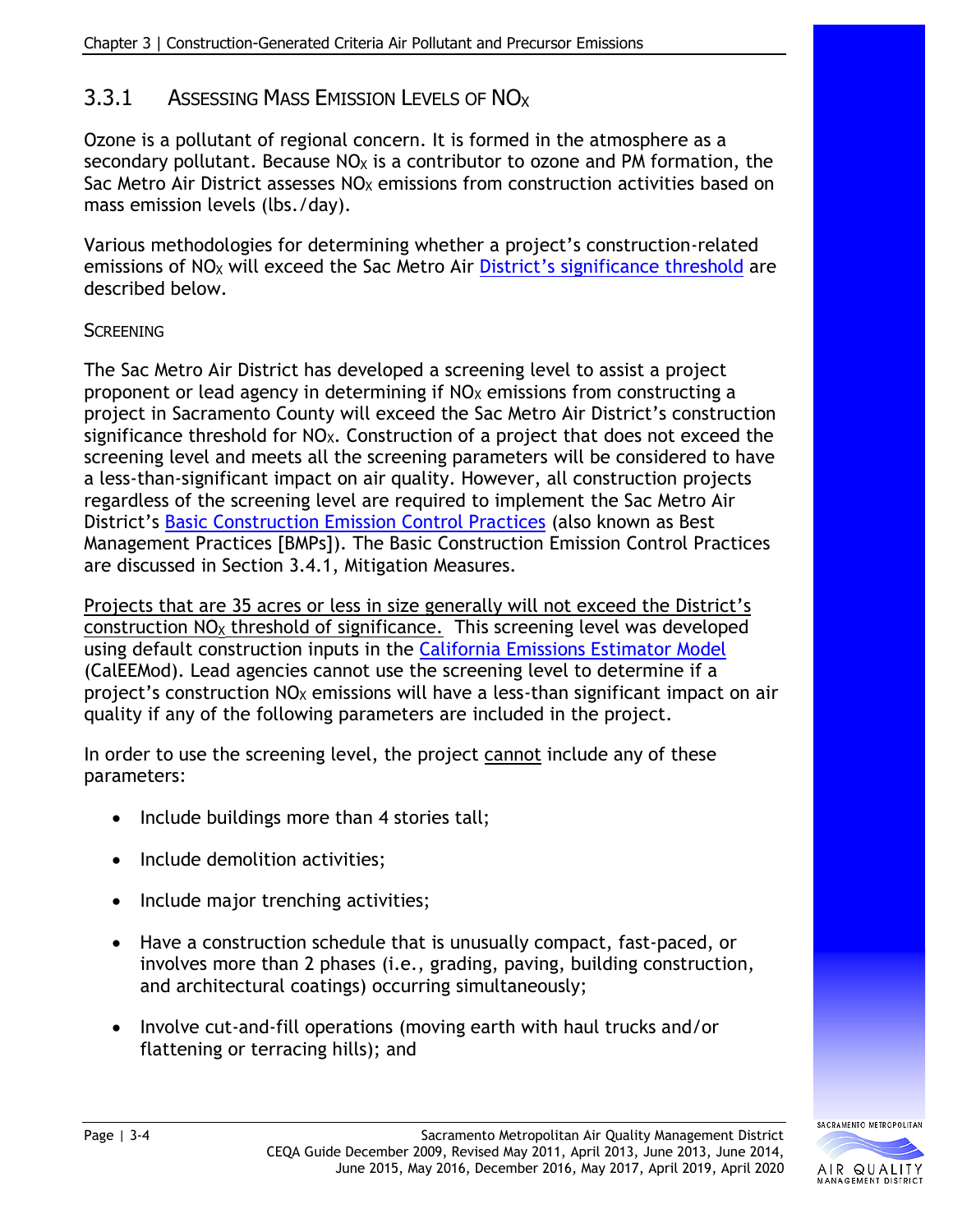• Require import or export of soil materials that will require a considerable amount of haul truck activity.

In cases where the parameters of the screening level are in question, the lead agency shall consult with the Sac Metro Air District. Construction projects that include one or more of these parameters shall proceed to performing a full, detailed construction emissions analysis, including a quantification of mass emissions of  $NO<sub>x</sub>$ . Detailed guidance for the quantification and analysis of construction-related emissions using CalEEMod and its default inputs can be found in the CalEEMod User'[s Guide](http://www.caleemod.com/) and Sac Metro Air District's [Tips for Using CalEEMod.](http://www.airquality.org/LandUseTransportation/Documents/UserTipsSMAQMDFinal2-2019.pdf) Guidance for using the Sac Metro Air District's Roadway Construction Emissions Model [\(version 9\)](http://www.airquality.org/LandUseTransportation/Documents/RoadConstructionEmissionsModelVer9_0_0_locked.zip) and how to perform manual estimation to quantify and analyze construction emissions is also provided in this section.

While the primary purpose of estimating daily mass emissions of constructiongenerated  $NO<sub>x</sub>$  is to analyze the project with respect to the Sac Metro Air District's  $NO<sub>x</sub>$  threshold the Sac Metro Air District also recommends reporting the construction-generated emissions of ROG,  $PM<sub>10</sub>$ ,  $PM<sub>2.5</sub>$  and GHG for the purposes of added disclosure to readers of the environmental impact analysis. Detailed information about PM analyses and reporting, as well as the Sac Metro Air District's thresholds for construction-generated PM emissions, is discussed in Section 3.3.2. Recommendations for assessing construction-related GHG emissions are provided in [Chapter 6 Greenhouse Gas Emissions.](http://www.airquality.org/Businesses/CEQA-Land-Use-Planning/CEQA-Guidance-Tools)

#### CALIFORNIA EMISSIONS ESTIMATOR MODEL (CALEEMOD)

When possible, the quantification of emissions associated with the construction of land use development projects shall be estimated using the most recent version of [CalEEMod](http://www.caleemod.com/) and used in accordance with the CalEEMod User's Guide and the Sac Metro Air District's Tips for Using CalEEMod. CalEEMod allows users to model construction criteria air pollutants and precursor emissions from demolition, site grading, asphalt paving, building construction, and architectural coating activities.

In many cases, project-specific information is not known at the time of analysis. In these situations, users shall rely on the default parameters in CalEEMod. The default values in CalEEMod tend to provide a conservative estimate of emissions. Therefore, when possible, users shall obtain project-specific information to more accurately estimate construction-related emissions.

ROADWAY CONSTRUCTION EMISSIONS MODEL (FOR LINEAR CONSTRUCTION PROJECTS)

As described previously, CalEEMod is recommended to quantify emissions from construction of land use development projects. However, for linear construction projects such as construction of a new roadway, road widening, roadway overpass, levee, or pipeline the Sac Metro Air District recommends the use of the most recent version of the Roadway Construction Emissions Model [\(version 9\)](http://www.airquality.org/LandUseTransportation/Documents/RoadConstructionEmissionsModelVer9_0_0_locked.zip). The Roadway Construction Emissions Model is a spreadsheet-based model that is able to use basic project information (e.g., total construction months, project type,

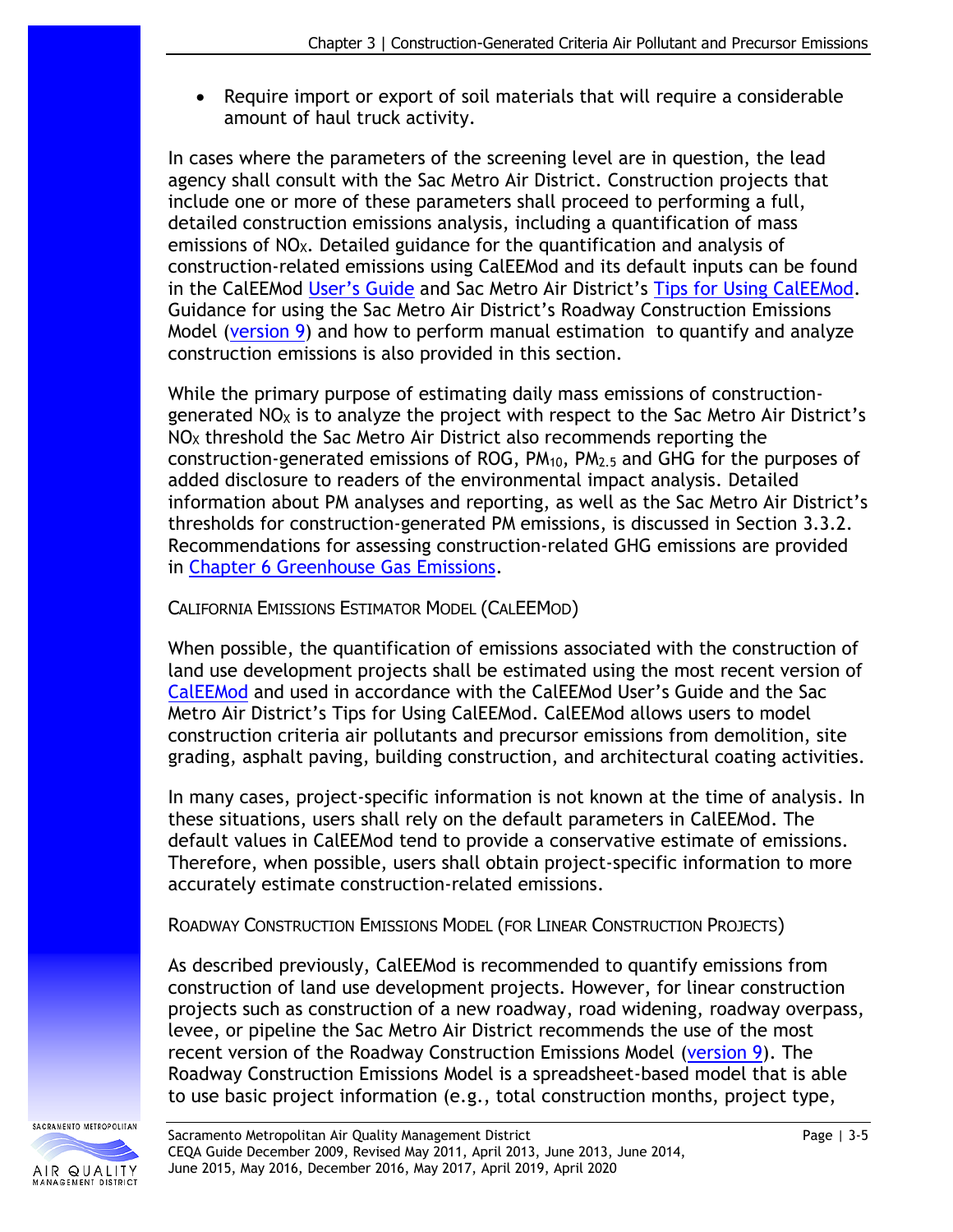total project area) to estimate a construction schedule and quantify  $NO<sub>X</sub>$  and other exhaust emissions from heavy-duty construction equipment, haul trucks, and worker commute trips associated with linear construction projects, as well as fugitive PM dust. Users shall refer to the User Instructions worksheet in the Roadway Construction Emissions Model.

#### MARINE EMISSIONS FACTOR CALCULATOR

In the case of levee related work, marine equipment is sometimes used. The Sac Metro Air District's [Harborcraft, Dredge and Barge Emission Factor Calculator](http://www.airquality.org/LandUseTransportation/Documents/SMAQMD_HC_Calculator_30Jun2017_v1_0.xlsx) contains emission factors from marine equipment for planning and construction emissions analyses. This calculator contains data extracted from the California Air Resources Board's harbor craft, crew and supply vessels, and barge and dredge [inventory models.](https://ww2.arb.ca.gov/our-work/programs/mobile-source-emissions-inventory/road-documentation/msei-documentation-road) The Road Construction Emissions Model is programmed to accept information from the Harborcraft, Dredge and Barge Emissions Factor Calculator, or emissions calculations can be included in Manual Estimation calculations.

#### MANUAL ESTIMATION

Construction emissions may also be estimated using U.S. Environmental Protection Agency's *Compilation of Air Pollutant Emission Factors* (AP-42), [emission factors](http://www.epa.gov/ttn/chief/ap42/ch13/final/c13s02-3.pdf)  [for heavy construction operations](http://www.epa.gov/ttn/chief/ap42/ch13/final/c13s02-3.pdf) if a project includes some unique aspects or construction activities (e.g., excessive stockpiling) that make this method of calculation the logical choice. Before using AP-42 emission factors or emission factors from any other source, it is recommended that the lead agency consult with the Sac Metro Air District.

#### DETERMINING LEVEL OF SIGNIFICANCE

Following quantification of the project's construction  $NO<sub>X</sub>$  emissions, users shall determine the maximum daily emissions of  $NO<sub>X</sub>$  that will occur during any particular time of the construction schedule. If construction emissions of  $NO<sub>X</sub>$  are quantified using multiple models or methodologies, users shall determine which part of the construction schedule will generate the maximum daily  $NO<sub>X</sub>$  emission level. If the project's maximum daily  $NO<sub>X</sub>$  emissions will exceed the Sac Metro Air District's [threshold of significance](http://www.airquality.org/Residents/CEQA-Land-Use-Planning/CEQA-Guidance-Tools) for construction-generated  $NO<sub>X</sub>$ , the project will have a significant impact on air quality and all feasible mitigation shall be implemented to reduce  $NO<sub>X</sub>$  emissions.

## 3.3.2 ASSESSING PM EMISSIONS

During typical construction projects the majority of particulate matter emissions  $(i.e., PM, PM<sub>10</sub> and PM<sub>2.5</sub>)$  is generated in the form of fugitive dust during ground disturbance activities, most of which is generated during the grading phase. PM emissions are also generated in the form of equipment exhaust and road dust from vehicle travel on paved and unpaved surfaces.

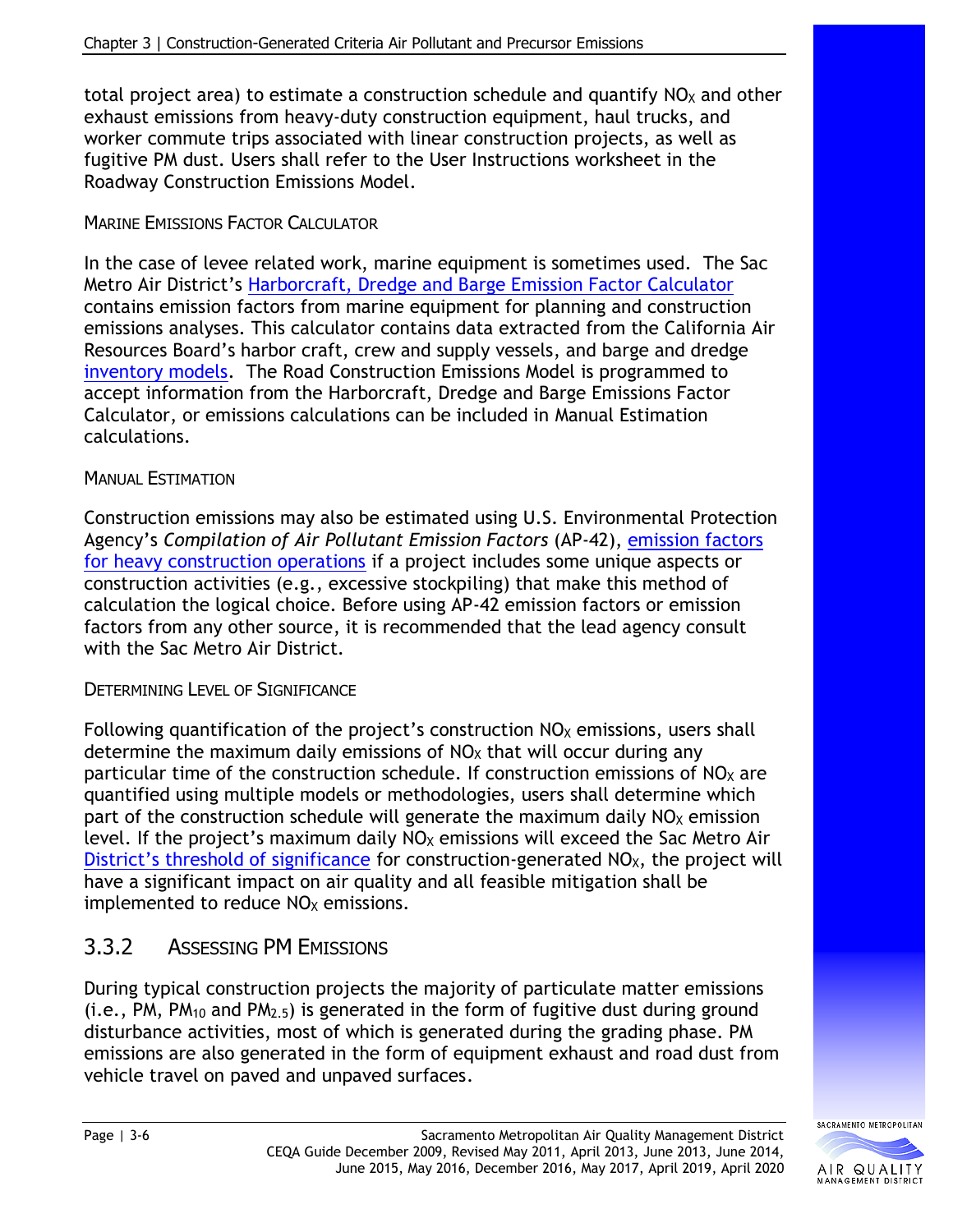The Sac Metro Air District considers project  $PM_{10}$  and  $PM_{2.5}$  emissions to have a significant impact if the emissions levels will exceed the Sac Metro Air District's mass emissions thresholds [of significance,](http://www.airquality.org/Residents/CEQA-Land-Use-Planning/CEQA-Guidance-Tools) or will exposure sensitive receptors to substantial emissions concentrations.

The Sac Metro Air District does not expect construction activity to generate high concentrations of other criteria air pollutants (e.g.,  $NO<sub>2</sub>$ ,  $SO<sub>X</sub>$ , CO) and, therefore, does not recommend their evaluation. The Sac Metro Air District does not expect that, at the local level, criteria air pollutants other than PM will expose nearby sensitive receptors to substantial pollutant levels.

#### **SCREENING**

The Sac Metro Air District utilizes the same screening level as the  $NO<sub>X</sub>$  emission screening level to assist a project proponent or lead agency in determining if PM emissions from constructing a project in Sacramento County will exceed the Sac Metro Air District's construction significance thresholds for PM<sub>10</sub> and PM<sub>2.5</sub>. Construction of a project that does not exceed the screening level, meets all the screening requirements in Section 3.3.1 (i.e., cannot include any of the parameters listed in Section 3.3.1), and implements the Sac Metro Air District's [Basic Construction Emission Control](http://www.airquality.org/Residents/CEQA-Land-Use-Planning/CEQA-Guidance-Tools) Practices (also known as Best Management Practices [BMPs]) will be considered to have a less-than-significant impact on air quality. The Basic Emission Control Practices are discussed further in Section 3.4.1, Mitigation Measures.

#### DISPERSION MODELING

Lead agencies may perform dispersion modeling to estimate PM concentrations (from fugitive dust and exhaust emissions) resulting from construction projects that do not meet the screening criteria; exceed the mass emissions thresholds for  $PM_{10}$  and  $PM_{2.5}$ ; and may impact sensitive receptors. Detailed guidance about how dispersion modeling shall be performed is provided in the  $PM_{10}$  Dispersion Modeling [Guidance.](http://www.airquality.org/LandUseTransportation/Documents/Ch3PMDispersionModelingGuidanceFINAL7-2013.pdf) Note that this modeling guidance is not guidance for conducting a Health Risk Assessment.

#### DETERMINING LEVEL OF SIGNIFICANCE

The  $PM_{10}$  and  $PM_{2.5}$  emissions generated by construction projects that meet the screening criteria or are less than the mass emission thresholds for  $PM_{10}$  and  $PM_{2.5}$ are considered to have a less-than-significant impact.

Projects that do not meet the screening criteria; cannot mitigate below the mass emission thresholds for  $PM_{10}$  and  $PM_{2.5}$ ; are located near sensitive receptors; and are advised to perform dispersion modeling will be considered to have a significant impact to air quality if they will generate concentrations of  $PM_{10}$  and  $PM_{2.5}$  that exceed the ambient air quality standards at off-site sensitive receptors. All feasible mitigation shall be implemented to reduce the impact.

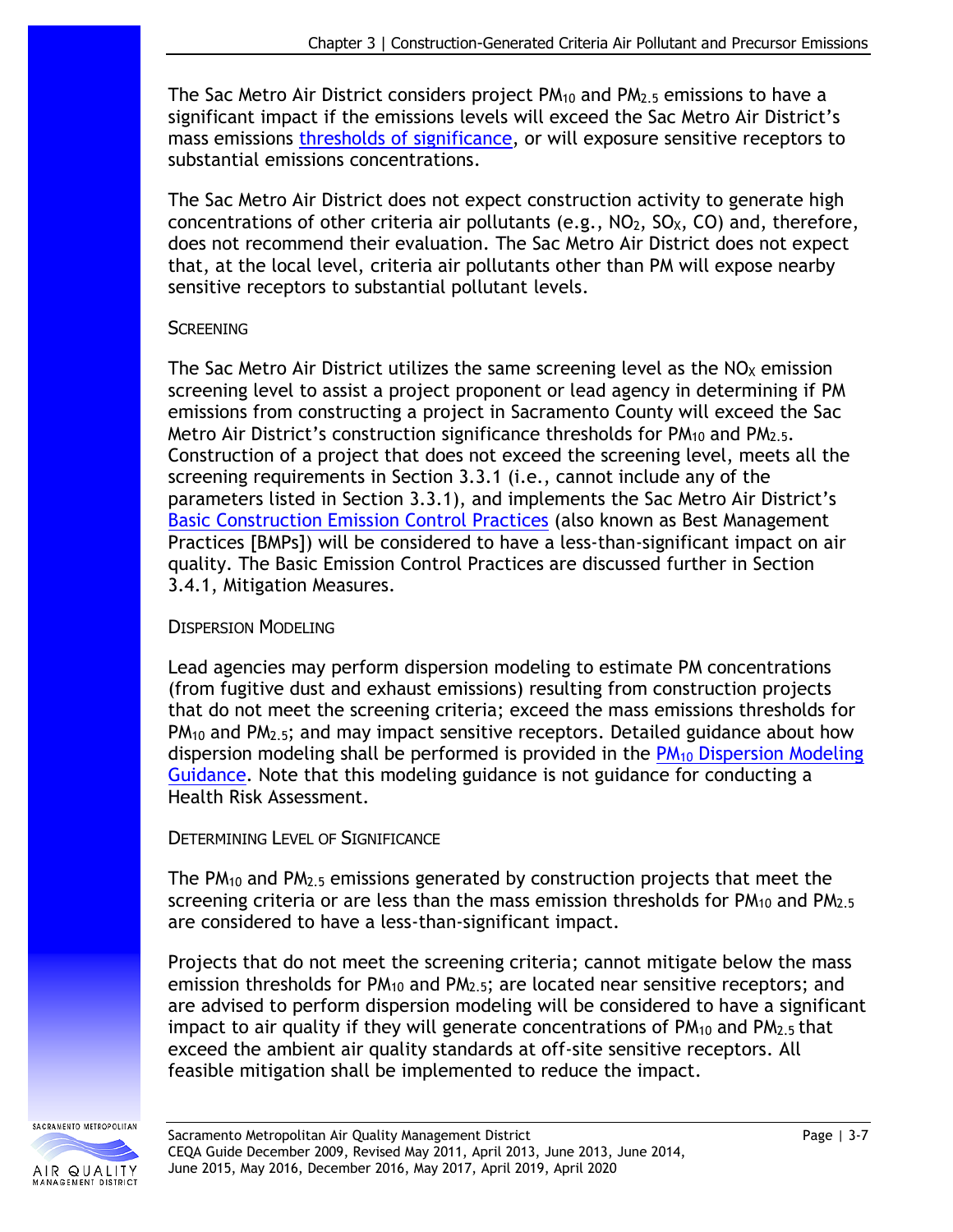## 3.3.3 CONFORMITY ANALYSES

Pursuant to the Federal Clean Air Act, the construction activities related to transportation and non-transportation infrastructure projects in Sacramento County that are supported by federal funding and not subject to special exemptions are required to comply with the Code of Federal Regulations on conformity [\(40 CFR 93\)](https://www.ecfr.gov/cgi-bin/text-idx?SID=b88a6138ce7c3cc31f392c6a66f26550&mc=true&node=pt40.22.93&rgn=div5). De Minimis emission levels that trigger a general conformity analysis for construction activities are found in 40 CFR 93 §153.

# 3.4 MITIGATION

CEQA requires the implementation of all feasible mitigation measures to reduce impacts that are determined to be significant to a less-than-significant level.

Due to the nonattainment status of the air basin with respect to ozone, PM<sub>10</sub>, and  $PM<sub>2.5</sub>$ , the Sac Metro Air District requires that projects implement a set of Basic [Construction Emission Control Practices](http://www.airquality.org/Residents/CEQA-Land-Use-Planning/CEQA-Guidance-Tools) as best management practices regardless of the significance determination.

The following section describes the Basic Construction Emission Control Practices and how to quantify the emission reductions associated with their implementation using CalEEMod and the Road Construction Emissions Model.

## 3.4.1 BASIC CONSTRUCTION EMISSION CONTROL PRACTICES

As mentioned, all projects that will involve construction activities, regardless of the significance determination, are required to implement the Sac Metro Air District's [Basic Construction Emission Control Practices.](http://www.airquality.org/Residents/CEQA-Land-Use-Planning/CEQA-Guidance-Tools)

QUANTIFICATION OF BASIC CONSTRUCTION EMISSION CONTROL PRACTICES

The Sac Metro Air District recommends that the mass emission reductions associated with the Basic Construction Emission Control Practices be quantified using CalEEMod. For quantification of fugitive PM dust related Basic Construction Emission Control Practices, users shall select the following mitigation measures on the Mitigation Construction tab: Water Exposed Area (2 times daily at 55% reduction in PM emissions), Unpaved Road Mitigation (Vehicle Speed 15 mph), and Clean Paved Road (Percent PM Reduction 9%). These measures collectively reduce PM dust emissions by approximately 54%. Although the Basic Construction Emission Control Practices include measures that will reduce equipment exhaust emissions of PM, the Sac Metro Air District does not prescribe any quantifiable reduction associated with implementation of these measures for  $NO<sub>X</sub>$ .

For linear construction projects, the Roadway Construction Emissions Model [\(version 9\)](http://www.airquality.org/LandUseTransportation/Documents/RoadConstructionEmissionsModelVer9_0_0_locked.zip) assumes a 50% reduction in fugitive PM dust emissions if the use of water trucks is selected. The Sac Metro Air District requires implementation of the Basic Construction Emission Control Practices for all projects, including linear construction projects. Therefore, all linear construction projects are required to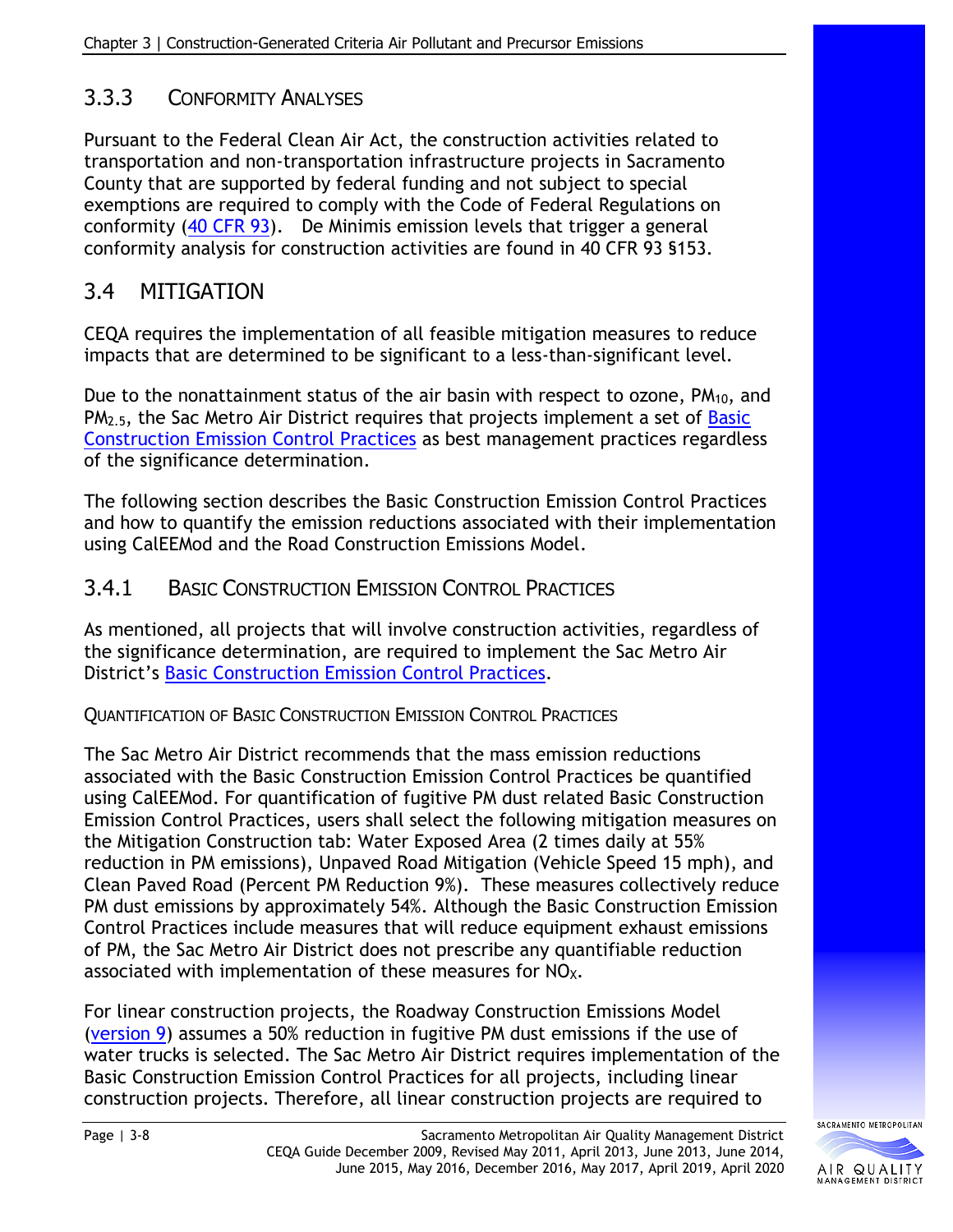water exposed surfaces two times daily, which can be quantified by assuming the use of water trucks in the Roadway Construction Emissions Model.

### 3.4.2 ENHANCED CONSTRUCTION EMISSION CONTROL PRACTICES

Enhanced measures for reducing construction exhaust emissions of  $NO<sub>x</sub>$  and PM and construction-generated fugitive PM dust emissions are discussed separately below.

#### ENHANCED ON-SITE EXHAUST CONTROLS

For projects that will generate maximum daily  $NO<sub>x</sub>$  emissions that exceed the Sac Metro Air District's threshold of significance, the Sac Metro Air District recommends lead agencies and project proponents consider the feasibility of implementing Enhanced On-site Exhaust Control measures for off-road construction equipment. If [Enhanced On-site Exhaust Controls](http://www.airquality.org/Residents/CEQA-Land-Use-Planning/CEQA-Guidance-Tools) are included, the Sac Metro Air District provides example language to be used in the mitigation monitoring and reporting plan. If Enhanced On-site Exhaust Controls are included as project mitigation, and later determined to be infeasible, off-site construction mitigation fees can serve as substitute mitigation. The Sac Metro Air District considers implementation of the Enhanced On-site Exhaust Controls to achieve a 10% reduction of  $NO<sub>x</sub>$  from off-road construction equipment exhaust when compared to the state fleet average.

#### Quantification of Enhanced On-Site Exhaust Controls

The Sac Metro Air District recommends that lead agencies and project proponents quantify the mass emission reductions associated with implementing enhanced onsite exhaust controls. CalEEMod or the Roadway Construction Emissions Model can be used to quantify emission reductions from off-road construction equipment using enhanced on-site exhaust controls. Pay careful attention that mitigation measures are applied correctly in the models and clearly document reductions achieved. If necessary, off-model calculations can be used to document reductions.

#### ENHANCED FUGITIVE PM DUST CONTROL PRACTICES

The Sac Metro Air District requires projects that exceed the  $PM_{10}$  and  $PM_{2.5}$  mass emissions thresholds after implementation of Basic Construction Emission Control Practices to implement all measures of the [Enhanced Fugitive PM Dust Control](http://www.airquality.org/Residents/CEQA-Land-Use-Planning/CEQA-Guidance-Tools)  **[Practices](http://www.airquality.org/Residents/CEQA-Land-Use-Planning/CEQA-Guidance-Tools)** that are feasible and applicable to the project.

#### Quantification of Enhanced Fugitive PM Dust Control Practices

The Sac Metro Air District recommends that users quantify the mass emission reductions associated with the Enhanced Fugitive PM Dust Control Practices using CalEEMod. The Sac Metro Air District considers 75% to be the maximum quantifiable reduction percentage of fugitive PM dust emissions reasonably assumed to be controlled. Therefore, implementation of the Enhanced Fugitive PM Dust Control Practices will reduce total fugitive PM dust emissions by an additional

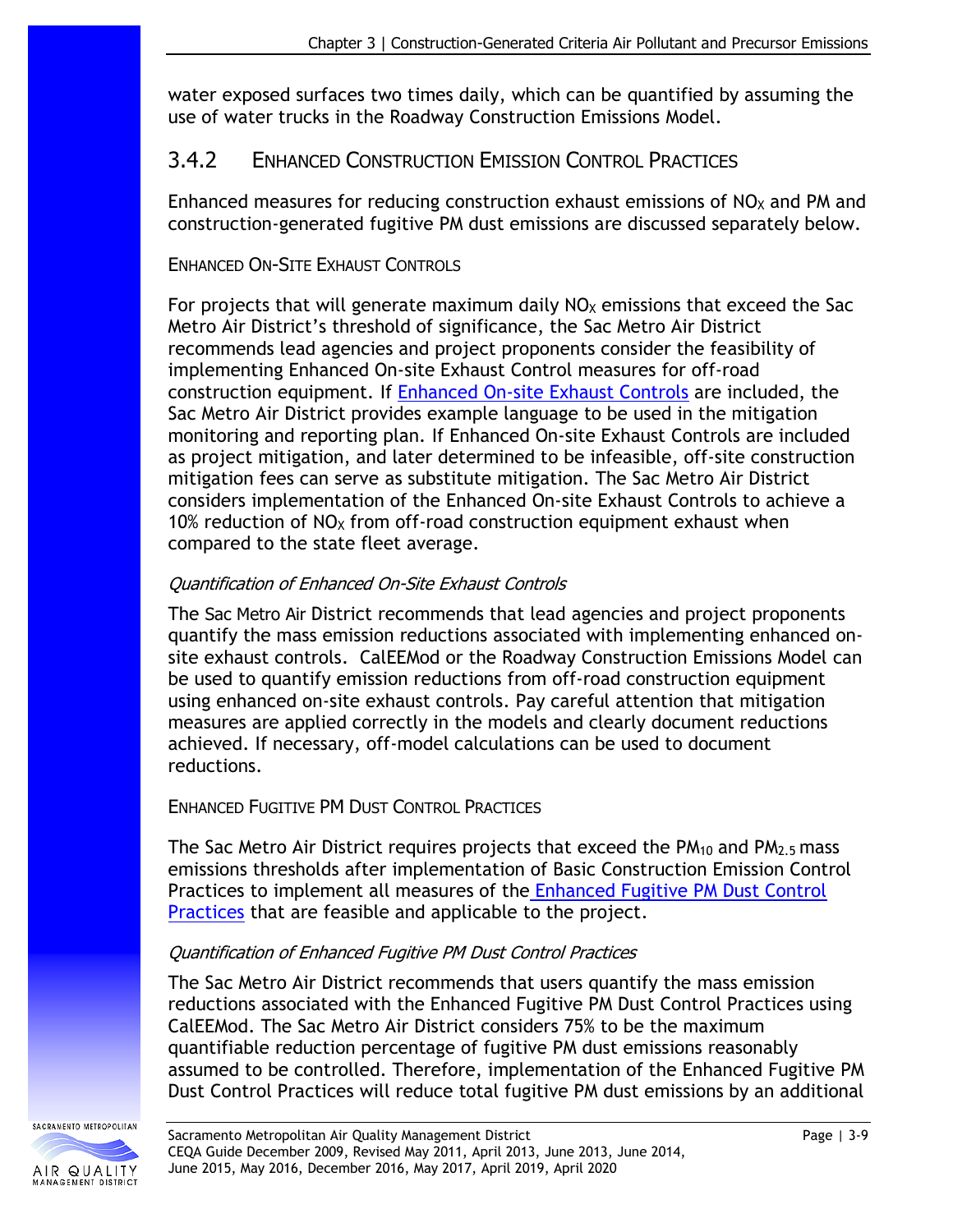21% from the Basic Construction Emission Control Practices. For quantification of fugitive PM dust related to applying the Enhanced Fugitive PM Dust Control Practices, users shall select or modify the following mitigation measures on the Mitigation Construction tab in addition to the Basic Control Practices already input: change Water Exposed Area (3 times daily at 74% reduction in PM emissions) and add Replace Ground Cover of Area Disturbed (5% reduction of PM).

In order to quantify the mass emission reductions associated with implementation of the Enhanced Fugitive PM Dust Control Practices in the Roadway Construction Emissions Model [\(version 9\)](http://www.airquality.org/LandUseTransportation/Documents/RoadConstructionEmissionsModelVer9_0_0_locked.zip), users shall take 50% off of the remaining maximum daily fugitive dust emissions in the Emission Estimates tab because the Roadway Construction Emissions Model already assumes a 50% reduction of fugitive PM dust emissions when assuming use of a water truck. The resulting fugitive PM dust emissions can then be added to the maximum daily exhaust PM emissions to calculate the mitigated maximum daily mass emissions of  $PM_{10}$  and  $PM_{2.5}$ .

### *Modeling*

For a project where dispersion modeling is recommended, in order to quantify emission concentration reductions associated with implementation of Enhanced Fugitive PM Dust Control Practices in AERMOD, users shall reduce the unmitigated emission rates for the volume sources representing fugitive  $PM_{10}$  dust emissions by 75%. This is explained in greater detail in the  $PM_{10}$  [Dispersion Modeling Guidance.](http://www.airquality.org/LandUseTransportation/Documents/Ch3PMDispersionModelingGuidanceFINAL7-2013.pdf) If a project's construction activity will result in an exceedance of the PM ambient air quality standards, even with implementation of the Sac Metro Air District's Basic Construction Emission Control Practices, Enhanced On-Site Exhaust, and Fugitive PM Dust Control Practices, then the resultant impact will be considered significant and unavoidable.

### OFF-SITE CONSTRUCTION MITIGATION FEES

If modeled construction-generated emissions of  $NO<sub>X</sub>$  and PM are not reduced to a level below the Sac Metro Air District's thresholds of significance by the application of the Basic Construction Emission Control Practices, Enhanced On-Site Exhaust Controls and Enhanced Fugitive Dust Control Practices, then the project applicant must pay a mitigation fee into the Sac Metro Air District's off-site mitigation program. The Sac Metro Air District provides [example language](http://www.airquality.org/Businesses/CEQA-Land-Use-Planning/CEQA-Guidance-Tools) to be used in the mitigation monitoring and reporting plan. The Sac Metro Air District's off-site mitigation program uses these fees to fund emission reductions in the Sacramento region. By paying the appropriate off-site mitigation fee, construction-generated emissions of  $NO<sub>X</sub>$  and PM are reduced to a less-thansignificant level as further discussed below.

### *Mitigation Fee Program Details*

The total amount of the mitigation fee and the calculations shall be included in the environmental document. The calculation of the mitigation fee shall be estimated by multiplying the current [cost rate](http://www.airquality.org/businesses/ceqa-land-use-planning/mitigation) and the prospective level of  $NO<sub>X</sub>$ emissions and PM emissions estimated in the environmental document. The cost